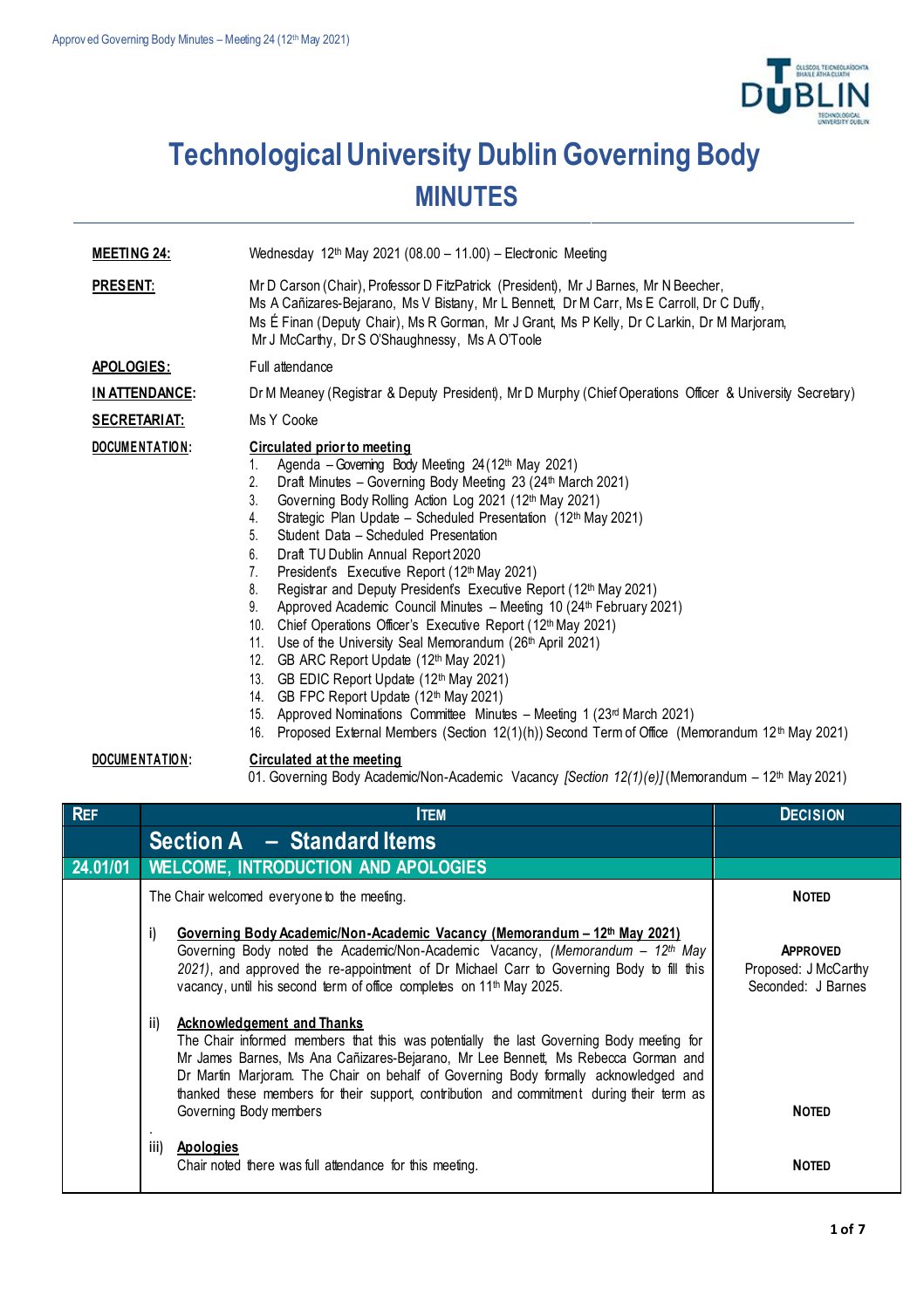

| <b>REF</b> | <b>ITEM</b>                                                                                                                                                                                                                                                                                                                                                                                                                                                                             | <b>DECISION</b>                                                |
|------------|-----------------------------------------------------------------------------------------------------------------------------------------------------------------------------------------------------------------------------------------------------------------------------------------------------------------------------------------------------------------------------------------------------------------------------------------------------------------------------------------|----------------------------------------------------------------|
|            | <b>Section A - Standard Items</b>                                                                                                                                                                                                                                                                                                                                                                                                                                                       |                                                                |
| 24.01/02   | <b>MEETING AGENDA</b>                                                                                                                                                                                                                                                                                                                                                                                                                                                                   |                                                                |
|            | The Chair thanked the Governing Body Committee Chairs and the Executive for their work in<br>i)<br>coordinating their papers and having them available for circulation to members in a timely<br>manner.                                                                                                                                                                                                                                                                                | <b>NOTED</b>                                                   |
|            | Governing Body noted that the Agenda would continue to be modified to allow greater focus,<br>ii)<br>time and discussion on strategic, risk and compliance matters.                                                                                                                                                                                                                                                                                                                     | <b>NOTED</b>                                                   |
|            | The Chair informed members that a schedule of compliance tasks and dates was being<br>iii)<br>compiled and it was likely that Governing Body meeting dates would need to be revised to<br>match compliance requirements. Members would be notified of meeting changes as soon as<br>possible.                                                                                                                                                                                           | <b>NOTED</b>                                                   |
|            | The Agenda for the meeting, as had been circulated, was approved and adopted.<br>iv)                                                                                                                                                                                                                                                                                                                                                                                                    | <b>APPROVED</b><br>Proposed: N Beecher<br>Seconded: M Marjoram |
| 24.01/03   | <b>DECLARATION OF CONFLICT OF INTEREST</b>                                                                                                                                                                                                                                                                                                                                                                                                                                              |                                                                |
|            | The Chair noted there were no conflicts of interest declared by members present.                                                                                                                                                                                                                                                                                                                                                                                                        | <b>NOTED</b>                                                   |
| 24.01/04   | <b>APPROVAL OF MINUTES</b>                                                                                                                                                                                                                                                                                                                                                                                                                                                              |                                                                |
|            | Governing Body noted the request to include discussion points, where relevant, in the Minutes.                                                                                                                                                                                                                                                                                                                                                                                          | <b>NOTED</b><br><b>SECRETARIAT/ CHAIR</b>                      |
|            | The draft Minutes of the twenty-third meeting of the Governing Body held on 24th March 2021,<br>as had been circulated were approved.                                                                                                                                                                                                                                                                                                                                                   | <b>APPROVED</b><br>Proposed: J Grant<br>Seconded: C Larkin     |
| 24.01/05   | <b>MATTERS ARISING</b>                                                                                                                                                                                                                                                                                                                                                                                                                                                                  |                                                                |
|            | The following item was raised and noted.                                                                                                                                                                                                                                                                                                                                                                                                                                                |                                                                |
|            | i)<br>Governing Body Meeting Action Log (12th May 2021)<br>The Governing Body noted the Meeting Action Log as 12th May 2021 and acknowledged that<br>the current format would continue to be modified.                                                                                                                                                                                                                                                                                  | <b>NOTED</b><br><b>SECRETARIAT/ CHAIR</b>                      |
| 24.01/06   | <b>CORRESPONDENCE</b>                                                                                                                                                                                                                                                                                                                                                                                                                                                                   |                                                                |
|            | The following items were raised under correspondence and noted.                                                                                                                                                                                                                                                                                                                                                                                                                         | <b>NOTED</b>                                                   |
|            | Student booking fee deposit correspondence update<br>i)<br>The COO updated members on the current status of this correspondence and informed<br>members that legal advice confirmed that this correspondence was not a corporate<br>governance matter and a response to this effect had issue to the correspondent.                                                                                                                                                                     |                                                                |
|            | <b>Correspondence received by the Chair</b><br>ii)<br>The Chair informed members on the process followed in relation to anonymous<br>correspondence, which had been copied to a number of internal and external parties, and<br>contained allegations relating to recent TU Dublin recruitment processes. An independent<br>review was carried out and concluded that all of the allegations raised were unfounded.<br>The Chair informed members that this matter was formally closed. |                                                                |
|            | iii) Governing Body Correspondence Agenda Item<br>Governing Body noted that this item would remain a standing agenda item and would include<br>correspondence from key regulators or confirm that there were no items of material<br>correspondence received for consideration by Governing Body.                                                                                                                                                                                       |                                                                |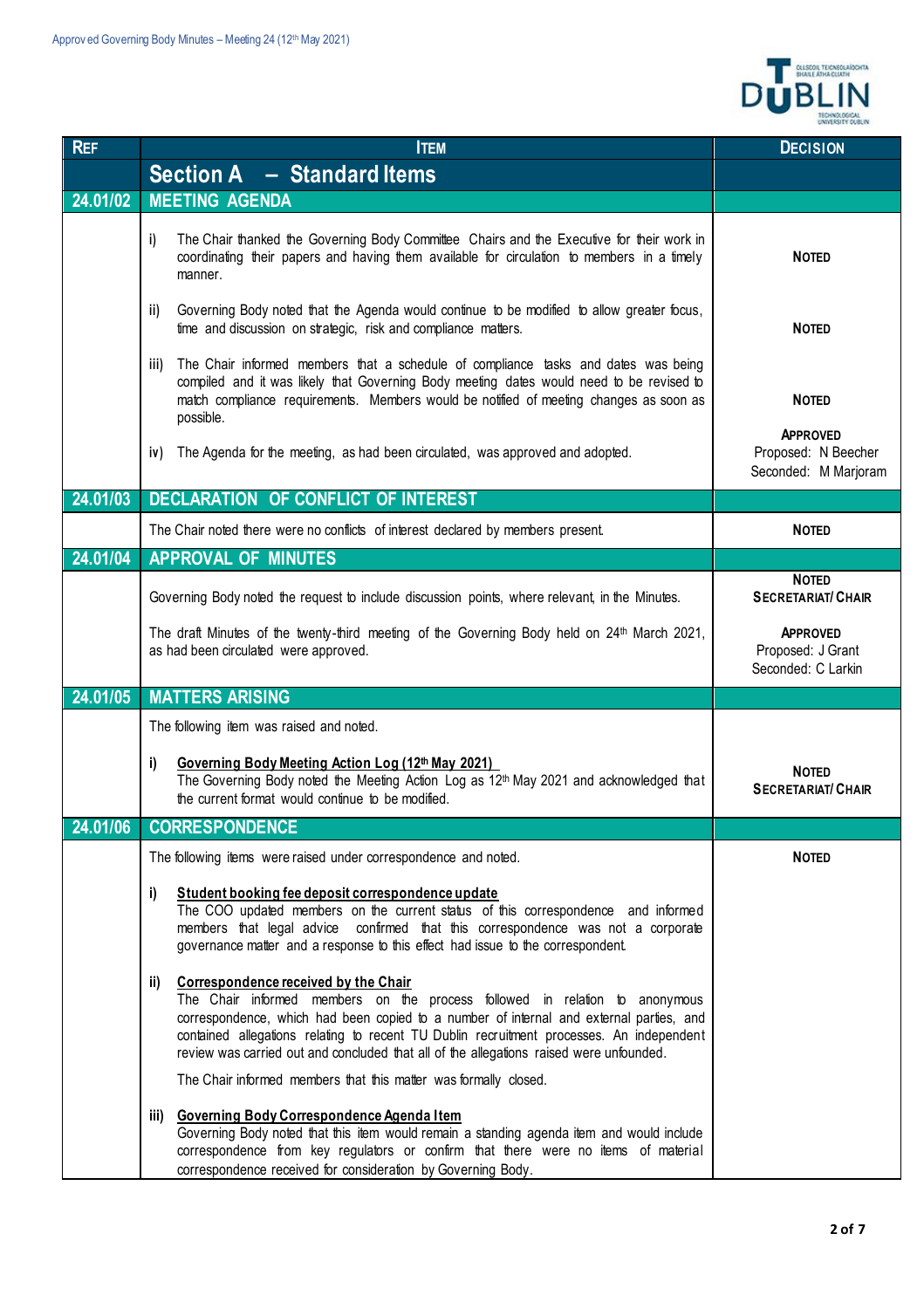

|          | Section $B -$ Strategic Items                                                                                                                                                                                                                                                                                                                                                                                                                                                                                                                                                                                                                                                                                                                                                                                                                                                                                                                                                                                                                                                                                                                                                                                                                                                                                                                                                                                                                                                                                                                                                                 |                                  |
|----------|-----------------------------------------------------------------------------------------------------------------------------------------------------------------------------------------------------------------------------------------------------------------------------------------------------------------------------------------------------------------------------------------------------------------------------------------------------------------------------------------------------------------------------------------------------------------------------------------------------------------------------------------------------------------------------------------------------------------------------------------------------------------------------------------------------------------------------------------------------------------------------------------------------------------------------------------------------------------------------------------------------------------------------------------------------------------------------------------------------------------------------------------------------------------------------------------------------------------------------------------------------------------------------------------------------------------------------------------------------------------------------------------------------------------------------------------------------------------------------------------------------------------------------------------------------------------------------------------------|----------------------------------|
| 24.01/07 | <b>STRATEGIC PLAN UPDATE - SCHEDULED PRESENTATION</b>                                                                                                                                                                                                                                                                                                                                                                                                                                                                                                                                                                                                                                                                                                                                                                                                                                                                                                                                                                                                                                                                                                                                                                                                                                                                                                                                                                                                                                                                                                                                         |                                  |
|          | The Chair invited the President to brief Governing Body on the Strategic Plan Update presentation,<br>as had been circulated to members. Governing Body noted the key progress to date under the three<br>pillars of the Strategic Plan and the method used for tracking progress which involves high level<br>road maps, KPI's and action plans. Following a lengthy discussion the meeting noted:                                                                                                                                                                                                                                                                                                                                                                                                                                                                                                                                                                                                                                                                                                                                                                                                                                                                                                                                                                                                                                                                                                                                                                                           | <b>NOTED</b>                     |
|          | <b>Strategy Plan - People Pillar</b><br>A number of high level road maps including the educational model are not complete due to the<br>impact of Covid19 restriction.<br>The educational model delivery will result in sustainability and related learning outcomes being<br>$\bullet$<br>embedded across the range of programme offerings.<br>Student involvement is an essential part of the strategic plan and further engagement and<br>$\bullet$<br>communications with the student body will take place.                                                                                                                                                                                                                                                                                                                                                                                                                                                                                                                                                                                                                                                                                                                                                                                                                                                                                                                                                                                                                                                                               | <b>NOTED</b><br><b>PRESIDENT</b> |
|          | <b>Strategy Plan - Planet Pillar</b><br>The University's sustainability envelope encompasses a wide range of parameters, including<br>$\bullet$<br>green flag application, events, conferences and seminars, research and related publications.                                                                                                                                                                                                                                                                                                                                                                                                                                                                                                                                                                                                                                                                                                                                                                                                                                                                                                                                                                                                                                                                                                                                                                                                                                                                                                                                               |                                  |
|          | Strategy Plan - Partnership Pillar<br>A University ranking strategy working group has been established to focus on a range of<br>$\bullet$<br>TU Dublin rankings.<br>The Financial KPI is work in progress with delivery of the University integrated finance<br>$\bullet$<br>management systems part of this process.<br><b>Organisational Design (OD) KPI</b><br>$\bullet$<br>The OD KPI is work in progress with the appointment of the University Executive Team<br>$\circ$<br>(UET) the primary output from Phase 1 of the OD process.<br>The UET will comprise a mix of 15 roles which include, the President, Registrar, COO and<br>$\circ$<br>nine new roles, (five Deans and four Vice-Presidents). A Faculty Dean for Digital and Data<br>and a Vice-President for Organisational Change and Culture are two unique roles within<br>TU Dublin.<br>There is both a gender, and internal and external mix of preferred appointees. The make-<br>$\circ$<br>up of the proposed UET will not meet the gender balance target.<br>A key element of this appointment process involves support from the DFHERIS, DPER<br>$\circ$<br>and the HEA. The University senior executives are discussing various aspects of these<br>appointments with these key stakeholders.<br>Overall the transformation funding and resourcing required to deliver the Strategic Plan comes from<br>within the University's existing budget and staff resources. If a critical or exceptional item is required<br>outside the University's resources, a specific submission can be made to the appropriate key | <b>NOTED</b>                     |
|          | external stakeholders requesting support for this project.                                                                                                                                                                                                                                                                                                                                                                                                                                                                                                                                                                                                                                                                                                                                                                                                                                                                                                                                                                                                                                                                                                                                                                                                                                                                                                                                                                                                                                                                                                                                    | <b>NOTED</b>                     |
|          | The President confirmed that a scenario analysis will be undertaken.                                                                                                                                                                                                                                                                                                                                                                                                                                                                                                                                                                                                                                                                                                                                                                                                                                                                                                                                                                                                                                                                                                                                                                                                                                                                                                                                                                                                                                                                                                                          | <b>PRESIDENT</b>                 |
|          | Governing Body noted the need for the University to have adequate and appropriate resources in<br>place to implement its Strategic Plan.                                                                                                                                                                                                                                                                                                                                                                                                                                                                                                                                                                                                                                                                                                                                                                                                                                                                                                                                                                                                                                                                                                                                                                                                                                                                                                                                                                                                                                                      | <b>NOTED</b>                     |
|          | The Chair thanked the President for a very informative presentation.                                                                                                                                                                                                                                                                                                                                                                                                                                                                                                                                                                                                                                                                                                                                                                                                                                                                                                                                                                                                                                                                                                                                                                                                                                                                                                                                                                                                                                                                                                                          | <b>NOTED</b>                     |
|          |                                                                                                                                                                                                                                                                                                                                                                                                                                                                                                                                                                                                                                                                                                                                                                                                                                                                                                                                                                                                                                                                                                                                                                                                                                                                                                                                                                                                                                                                                                                                                                                               |                                  |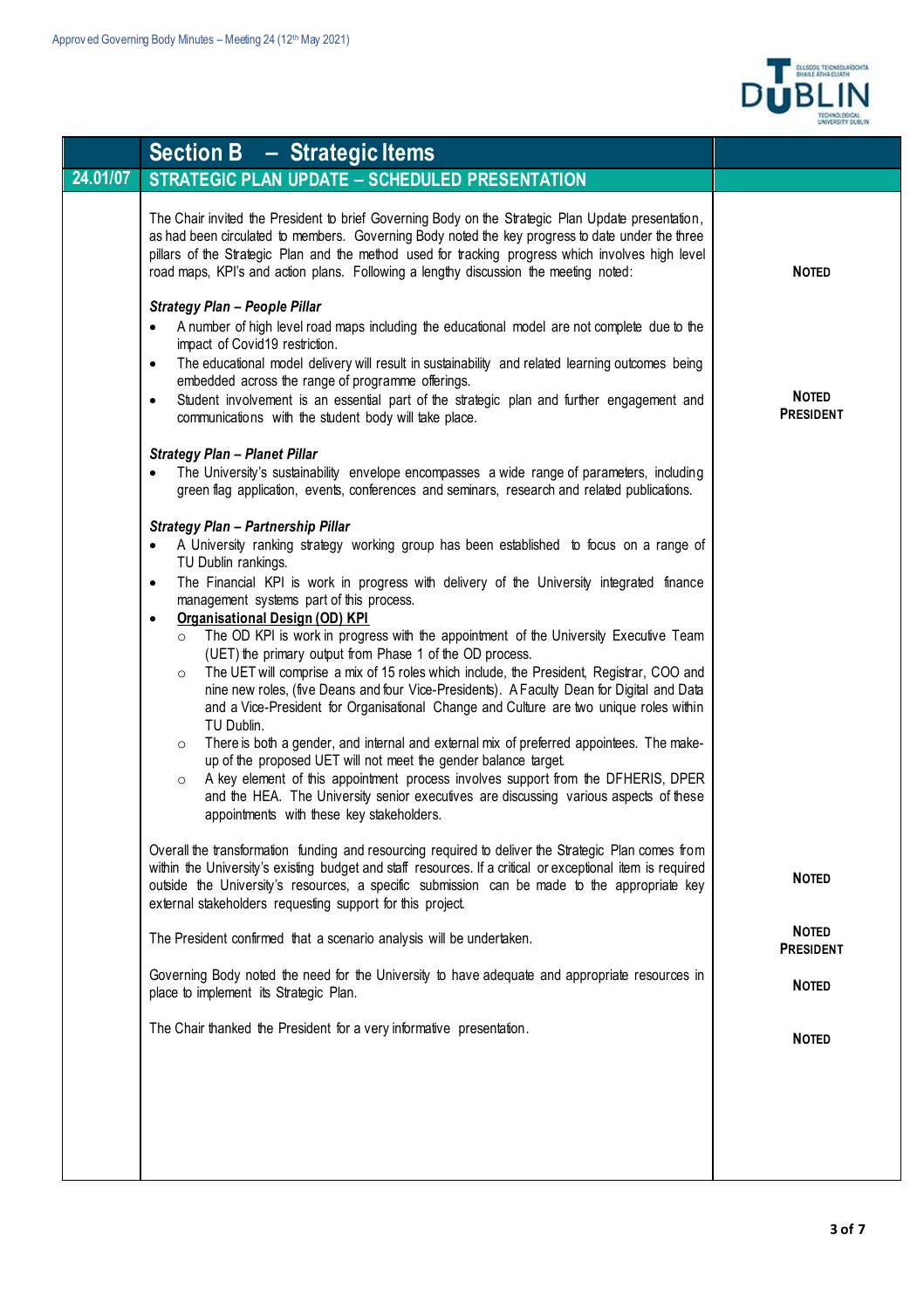

| <b>REF</b> | <b>ITEM</b>                                                                                                                                                                                                                                                                                                                                                                                                                                                                                                                                                                                                | <b>DECISION</b> |
|------------|------------------------------------------------------------------------------------------------------------------------------------------------------------------------------------------------------------------------------------------------------------------------------------------------------------------------------------------------------------------------------------------------------------------------------------------------------------------------------------------------------------------------------------------------------------------------------------------------------------|-----------------|
|            | <b>Section B - Strategic Items</b>                                                                                                                                                                                                                                                                                                                                                                                                                                                                                                                                                                         |                 |
| 24.01/08   | <b>STUDENT DATA - SCHEDULED PRESENTATION</b>                                                                                                                                                                                                                                                                                                                                                                                                                                                                                                                                                               |                 |
|            | The Chair invited Dr Mary Meaney, Registrar and Deputy President, to brief Governing Body on the<br>Student Data presentation.                                                                                                                                                                                                                                                                                                                                                                                                                                                                             | <b>NOTED</b>    |
|            | TU Dublin has increased its numbers over the last two years particularly at undergraduate level,<br>$\bullet$<br>with some challenges at research, taught postgraduate, and part-time numbers which are<br>related to the current pandemic cycle.<br>An additional 4,000 student places will be made available throughout the third level sector for<br>$\bullet$<br>the 2020/21 intake at the request of the Minister. This process is being managed through the<br>HEA and the University is looking at taking an additional 400 students, provided staff and<br>resources are forthcoming from the HEA. |                 |
|            | For the first time in five years the University has seen a slight increase in Level 6 and Level 7<br>$\bullet$<br>CAO applicants. The trend in the increase in University Level 8 students continues.<br>Apprentice numbers decreased this year due to Covid19 restrictions. There will be increased<br>$\bullet$                                                                                                                                                                                                                                                                                          |                 |
|            | apprenticeship intakes in September 2021 and for the next academic year at the request of the<br>DFHERIS, HEA and SOLAS.<br>University staff developed a number of innovative ways to deliver programmes during the<br>$\bullet$<br>pandemic. These new delivery models will be incorporated into the new University education                                                                                                                                                                                                                                                                             |                 |
|            | model.<br>Increasing research numbers is a key element of the strategic plan.<br>$\bullet$<br>As part of the strategic plan the University aims to have as diverse a student population as<br>$\bullet$                                                                                                                                                                                                                                                                                                                                                                                                    |                 |
|            | possible.<br>There are a number of targeted gender balance initiatives to support an increase in applications<br>$\bullet$<br>to STEM and related courses.                                                                                                                                                                                                                                                                                                                                                                                                                                                 |                 |
|            | Student numbers, which drives the University budget, are in appositive place and likely to<br>$\bullet$<br>increase in September 2021.                                                                                                                                                                                                                                                                                                                                                                                                                                                                     |                 |
|            | The Chair thanked Dr Meaney for the presentation.                                                                                                                                                                                                                                                                                                                                                                                                                                                                                                                                                          | <b>NOTED</b>    |
|            | Section C - Formal Approvals (Codes, Contracts, Mandates, Policies, Procedures)                                                                                                                                                                                                                                                                                                                                                                                                                                                                                                                            |                 |
| 24.01/09   | <b>FORMAL APPROVALS</b>                                                                                                                                                                                                                                                                                                                                                                                                                                                                                                                                                                                    |                 |
|            | <b>REPORTS</b>                                                                                                                                                                                                                                                                                                                                                                                                                                                                                                                                                                                             |                 |
|            | Draft TU Dublin Annual Report 2020<br>i)<br>Governing Body noted that the draft TU Dublin Annual Report 2020 had been circulated to<br>members for their feedback. Governing Body members acknowledged the breadth of activities<br>taking place across the University and noted the following:                                                                                                                                                                                                                                                                                                            | <b>NOTED</b>    |
|            | The compliance requirements for TU Dublin's Annual Report are set out in Section 23 of<br>the TU Act 2018, and the TU Dublin Code of Governance 2021.<br>Proposal to include the meeting attendance record for Governing Body members in the<br>$\bullet$<br>final TU Dublin Annual Report 2020.<br>Proposal to include a Chairman's report in the final TU Dublin Annual Report 2020.                                                                                                                                                                                                                     |                 |
|            | Governing Body noted that the final draft Annual Report 2020 will be presented to the<br>Governing Body Audit and Risk Committee for review and recommendation, before it is<br>presented to Governing Body for approval which is required by 30 <sup>th</sup> June 2021 under the TU<br>Act 2018.                                                                                                                                                                                                                                                                                                         | <b>NOTED</b>    |
|            |                                                                                                                                                                                                                                                                                                                                                                                                                                                                                                                                                                                                            |                 |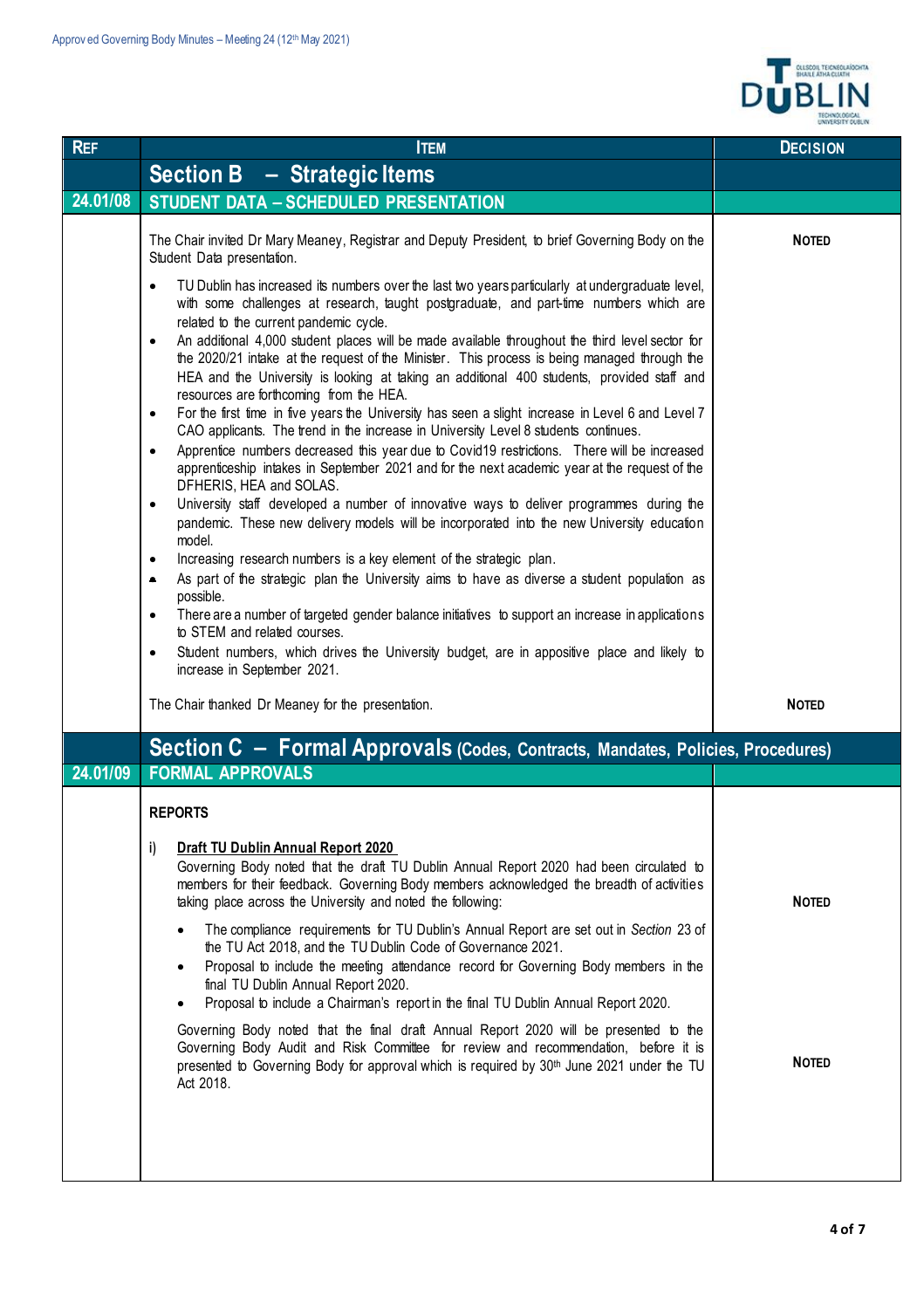

| <b>REF</b> | <b>ITEM</b>                                                                                                                                                                                                                                                                                                                                                                                                                                                                                                                                                                                                                                                                                                                                                                                                                                                                                                                                                                                                             | <b>DECISION</b>                  |
|------------|-------------------------------------------------------------------------------------------------------------------------------------------------------------------------------------------------------------------------------------------------------------------------------------------------------------------------------------------------------------------------------------------------------------------------------------------------------------------------------------------------------------------------------------------------------------------------------------------------------------------------------------------------------------------------------------------------------------------------------------------------------------------------------------------------------------------------------------------------------------------------------------------------------------------------------------------------------------------------------------------------------------------------|----------------------------------|
|            | <b>Section D - Executive Reports</b>                                                                                                                                                                                                                                                                                                                                                                                                                                                                                                                                                                                                                                                                                                                                                                                                                                                                                                                                                                                    |                                  |
| 24.01/10   | <b>EXECUTIVE REPORTS</b>                                                                                                                                                                                                                                                                                                                                                                                                                                                                                                                                                                                                                                                                                                                                                                                                                                                                                                                                                                                                |                                  |
|            | <b>PRESIDENT'S REPORT</b><br>1.<br>Governing Body noted the President's Executive Summary as had been circulated to members                                                                                                                                                                                                                                                                                                                                                                                                                                                                                                                                                                                                                                                                                                                                                                                                                                                                                             | <b>NOTED</b>                     |
|            | <b>Organisational Design</b><br>Governing Body noted that the University Faculty Design Board final options will be shared with<br>members when available.                                                                                                                                                                                                                                                                                                                                                                                                                                                                                                                                                                                                                                                                                                                                                                                                                                                              | <b>NOTED</b><br><b>PRESIDENT</b> |
|            | TU Dublin Representative Body Membership - Irish Universities Ireland (IUA)<br>Governing Body noted that TU Dublin is currently a member of Universities Ireland (UI), a<br>member of the European Universities Association (EUA) and the International Association of<br>Universities (IAU). The President informed Governing Body on TU Dublin's decision to join the<br>IUA, having considered the benefits of joining either of the two national third level higher<br>education representative bodies, the Technological Higher Education Authority (THEA), and<br>the Irish Universities Association (IUA). It was decided that IUA best represented both the<br>needs and values of TU Dublin, which had included factors such as access to research and<br>industry engagement. A key component of TU Dublin's application to IUA demonstrated how<br>its Strategic Plan mapped against the key elements of the IUA Charter. Membership of the<br>IUA will help to improve and support engagement with DFHERIS. | <b>NOTED</b>                     |
|            | Governing Body noted that IUA membership fees are calculated on an annual basis relative to<br>student FTE's. On becoming a member there is a requirement to contribute 1/7 of the IUA 2020<br>reserves. Governing Body noted concerns raised by Dr M Marjoram relating to the decision<br>making process in joining this organisation, and that it had been advised it had no role in this<br>decision process.                                                                                                                                                                                                                                                                                                                                                                                                                                                                                                                                                                                                        | <b>NOTED</b>                     |
|            | The President thanked members for their support and feedback, acknowledged their concerns<br>and advised members that he would be proceeding with the University's membership of the<br>IUA.                                                                                                                                                                                                                                                                                                                                                                                                                                                                                                                                                                                                                                                                                                                                                                                                                            | <b>NOTED</b>                     |
|            | REGISTRAR'S AND DEPUTY PRESIDENT'S (RDP) EXECUTIVE REPORT<br>2.<br>Governing Body noted the RDP's Executive Summary as had been circulated to members.                                                                                                                                                                                                                                                                                                                                                                                                                                                                                                                                                                                                                                                                                                                                                                                                                                                                  | <b>NOTED</b>                     |
|            | CHIEF OPERATIONS OFFICER'S (COO) REPORT<br>3.<br>Governing Body noted the COO's Executive Summary as had been circulated to<br>i)<br>members.                                                                                                                                                                                                                                                                                                                                                                                                                                                                                                                                                                                                                                                                                                                                                                                                                                                                           | <b>NOTED</b>                     |
|            | Governing Body noted that its previous request to have a review conducted of the HR<br>Selection Procedures (December 2020) implementation, is included as part of the internal<br>audit on HR Recruitment, Retention and Succession Planning. This audit review will be<br>presented to ARC, in advance of its presentation at the next Governing Body meeting.                                                                                                                                                                                                                                                                                                                                                                                                                                                                                                                                                                                                                                                        | <b>NOTED</b><br><b>COO</b>       |
|            | ii)<br>University Seal Register Report (26th April 2021)<br>Governing Body noted the Memorandum from the University Secretary, (26th April 2021),<br>confirming documents to which the TU Dublin seal had been applied during the period<br>19th March 2021 to 26th April 2021.                                                                                                                                                                                                                                                                                                                                                                                                                                                                                                                                                                                                                                                                                                                                         | <b>NOTED</b>                     |
|            |                                                                                                                                                                                                                                                                                                                                                                                                                                                                                                                                                                                                                                                                                                                                                                                                                                                                                                                                                                                                                         |                                  |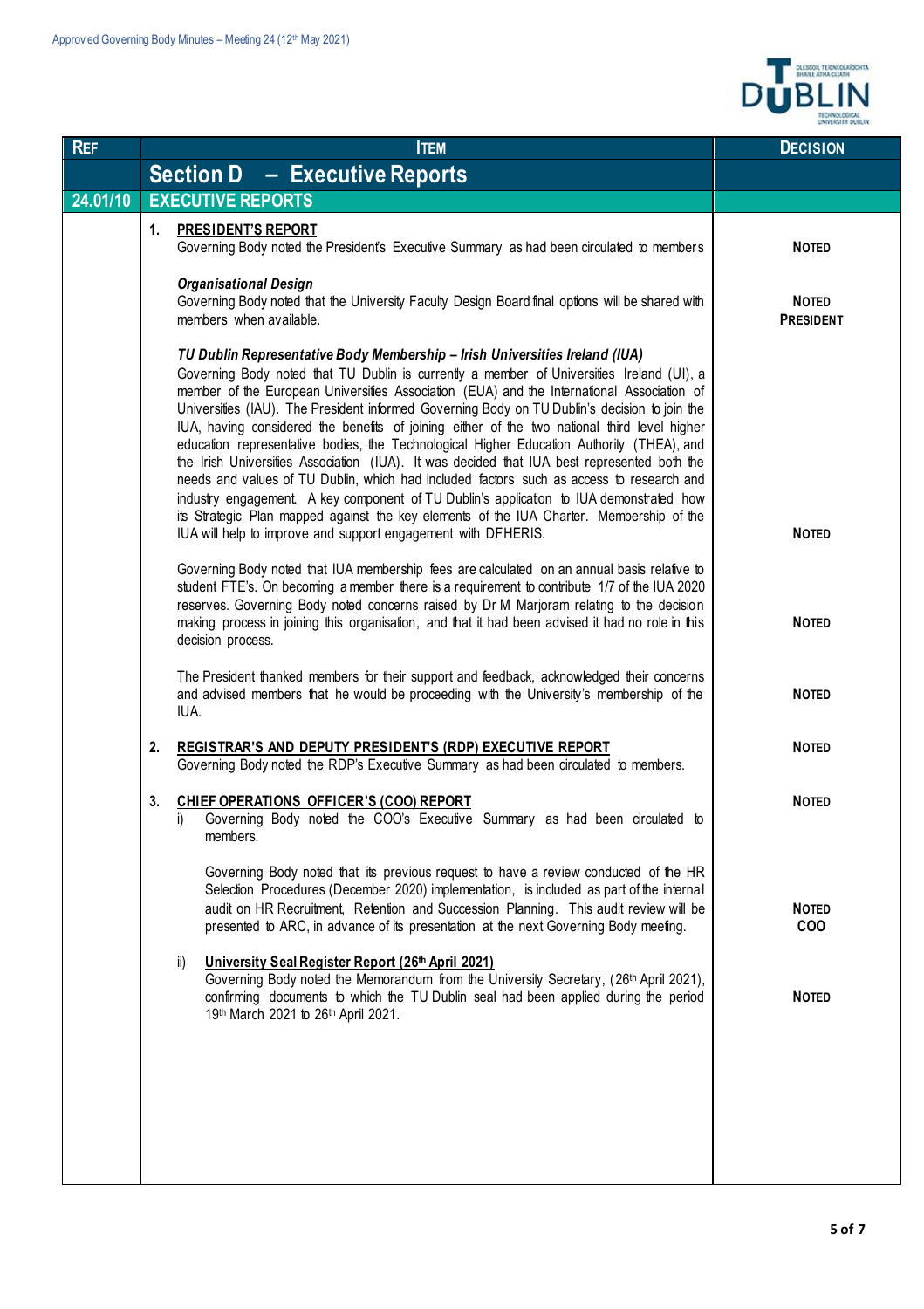

| <b>REF</b> | <b>ITEM</b>                          |           |                                                                                                                                                                                                                                                                                                                                                                                | <b>DECISION</b>                                                            |
|------------|--------------------------------------|-----------|--------------------------------------------------------------------------------------------------------------------------------------------------------------------------------------------------------------------------------------------------------------------------------------------------------------------------------------------------------------------------------|----------------------------------------------------------------------------|
|            | <b>Section E - Committee Reports</b> |           |                                                                                                                                                                                                                                                                                                                                                                                |                                                                            |
| 24.01/11   |                                      |           | <b>COMMITTEE REPORTS</b>                                                                                                                                                                                                                                                                                                                                                       |                                                                            |
|            | a)                                   | 1)        | <b>Audit and Risk Committee (ARC)</b><br><b>ARC</b> Report Update<br>Governing Body noted the ARC Report as had been circulated to members.<br>The ARC Chair briefed members further on the anonymous correspondence received by<br>the Chair of the Governing Body which was referred to in correspondence. The ARC Chair                                                     | <b>NOTED</b>                                                               |
|            |                                      |           | informed members that the internal auditors, Deloitte, had been commissioned to carry<br>out a special review of the recruitment processes to establish if there was any substance<br>behind the allegations. Deloitte concluded that the allegations were unfounded, and a<br>report will be finalised for consideration by the ARC.                                          | <b>NOTED</b>                                                               |
|            |                                      | 2)        | Governing Body approved the two items detailed below recommended for approval by the<br>ARC Chair:                                                                                                                                                                                                                                                                             | <b>APPROVED</b><br>Proposed: C Larkin<br>Seconded: J Grant                 |
|            |                                      |           | Engage Deloitte to support the University in preparing the compliance work required<br>i)<br>to support the 2020 year-end financial statements sign off by 31 <sup>st</sup> August 2021.                                                                                                                                                                                       |                                                                            |
|            |                                      |           | Procure Corporate Governance Consultancy and Training Services for the<br>ii)<br>Governing Body.                                                                                                                                                                                                                                                                               |                                                                            |
|            |                                      |           | The Chair of ARC wished to thank and acknowledge the significant work done and ongoing by<br>the COO and his team which was also endorsed by the Chair of Governing Body and its<br>members.                                                                                                                                                                                   | <b>NOTED</b>                                                               |
|            | b)                                   | i)        | <b>Equality, Diversity and Inclusion Committee (EDIC)</b><br><b>EDIC Report</b><br>Governing Body noted the EDIC Report as had been circulated to members. A briefing<br>on this report was deferred to the next meeting of Governing Body. Governing Body<br>noted comments by the FPC Chair who wished to acknowledge the work of the EDI<br>Committee.                      | <b>NOTED</b>                                                               |
|            | c)                                   | i)        | <b>Finance and Property Committee (FPC)</b><br><b>FPC Report</b><br>Governing Body noted the FPC Report with the executive update as had been circulated<br>to members. It also noted that the next FPC meeting is scheduled for June 2021.                                                                                                                                    | <b>NOTED</b>                                                               |
|            |                                      | i)        | d) Nominations and Process Committee (NPC)<br><b>NPC Report</b><br>The NPC Chair advised Governing Body that the staff election process is ongoing for the<br>remaining four Governing Body membership positions. Governing Body also noted that<br>the Chair had been invited to serve on the DFHERIS panel assessment panel for their                                        |                                                                            |
|            | e)                                   | i).       | three ministerial nominee positions.<br><b>Nominations Committee (NC)</b><br>Approved Minutes of NC Meeting 1 (23rd March 2021)                                                                                                                                                                                                                                                | <b>NOTED</b>                                                               |
|            |                                      | ii)       | Governing Body noted the approved minutes of the first NC meeting on 23 <sup>rd</sup> March 2021<br>Proposed External Members (Section 12(1)(h))<br>Second Term of Office (Memorandum 12th May 2021)<br>Governing Body approved the re-appointment of the current eight external members<br>under Section 12(1)(h) as detailed in the Memorandum of 12 <sup>th</sup> May 2021. | <b>NOTED</b><br><b>APPROVED</b><br>Proposed: P Kelly<br>Seconded: C Larkin |
|            |                                      |           | iii) NC Report Update<br>This item was deferred to the next Governing Body meeting.                                                                                                                                                                                                                                                                                            | <b>NOTED</b>                                                               |
|            | f)                                   | i)<br>ii) | <b>Governing Body Committees</b><br><b>Terms of References Update</b><br>This item was deferred to the next Governing Body meeting.<br><b>Vacancies Update</b><br>This item was deferred to the next Governing Body meeting.                                                                                                                                                   | <b>NOTED</b><br><b>SECRETARIAT/CHAIR</b><br><b>NOTED</b>                   |